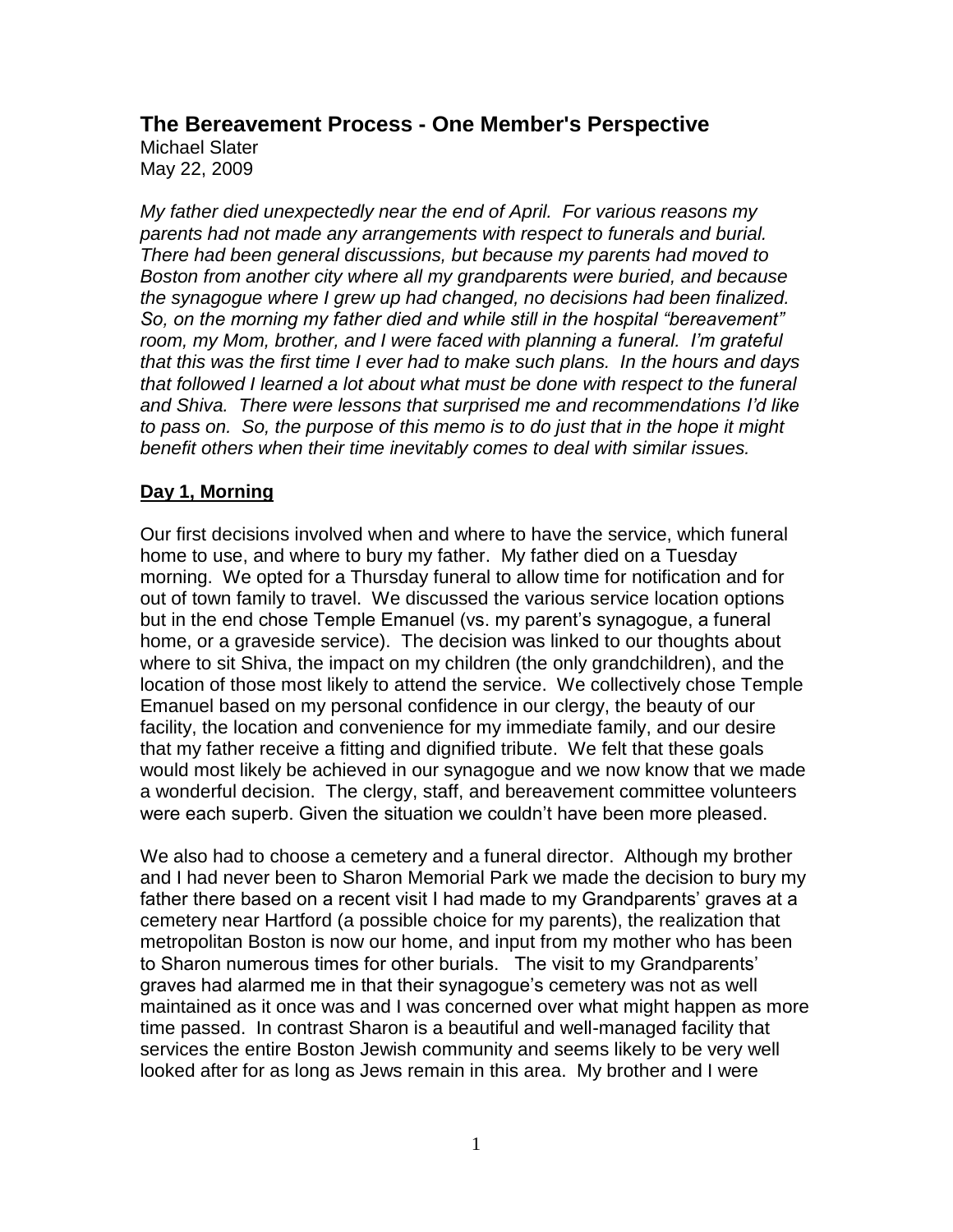clueless as to which funeral director to use. My Mother had a preliminary choice but no strong preference.

So, while we were still at the hospital I placed a call to the synagogue and specifically the Rabbis' assistant, Joan Mael. As part of her job and with years of experience Joan represents a wealth of helpful and practical knowledge all wrapped up in a caring and compassionate professional. At my request Joan gave very specific guidance with names and numbers to call both for the funeral director and the cemetery (and at my request sent me an e-mail with the names and phone numbers enclosed). With respect to the funeral director Joan was careful not to recommend one over another but guided us to a choice where she knew other members' experiences had been uniformly excellent. She also helped us set a preliminary schedule for the funeral and Shiva, made arrangements for Rabbi Gardenswartz to meet with us later in the day, and also began a tutorial that continued over several phone calls about how to organize our house for the Shiva period (and this was later complemented by a volunteer from the Bereavement Committee). Joan's advice and guidance were invaluable. She made sure that we made good choices and the right choices for us. She was our Most Valuable Player and was always available to answer any question, no matter how trivial.

At this point it was an hour or so after we knew that my Dad was gone. My brother took my Mother home. I stayed a bit longer and placed a call to the funeral director we chose (Levine/David Decter). This is their business, and they were compassionate but extremely efficient. They took all of the information they needed from me with respect to which hospital we were at, our synagogue affiliation, and some detailed information about my Dad. I then informed the hospital staff of our choice of funeral director and left for my home to be with my wife and children. As I was leaving the hospital I took a call from Rabbi Gardenswartz. I only remember a couple parts of our conversation. One dealt with the choice between our (large) sanctuary and (smaller) chapel for the funeral service and the pros and cons of each. I stated my view that while I was uncertain about the likely turnout that I felt there was a good chance it would be large (which is what happened). Despite not remembering most of the rest of the phone call I can tell you that it was filled with compassion for my Mom and the rest of the family and that I was grateful to hear from him.

## **Day 1, Afternoon**

My afternoon was spent making preliminary arrangements with, and getting information for the cemetery staff and funeral director that would be confirmed the next day in personal visits with my Mom and brother. Everyone I dealt with was compassionate and professional. When matters of cost arose there was great sensitivity about explaining the reasons for choices so that I wouldn't feel that I was being pressured or "up sold".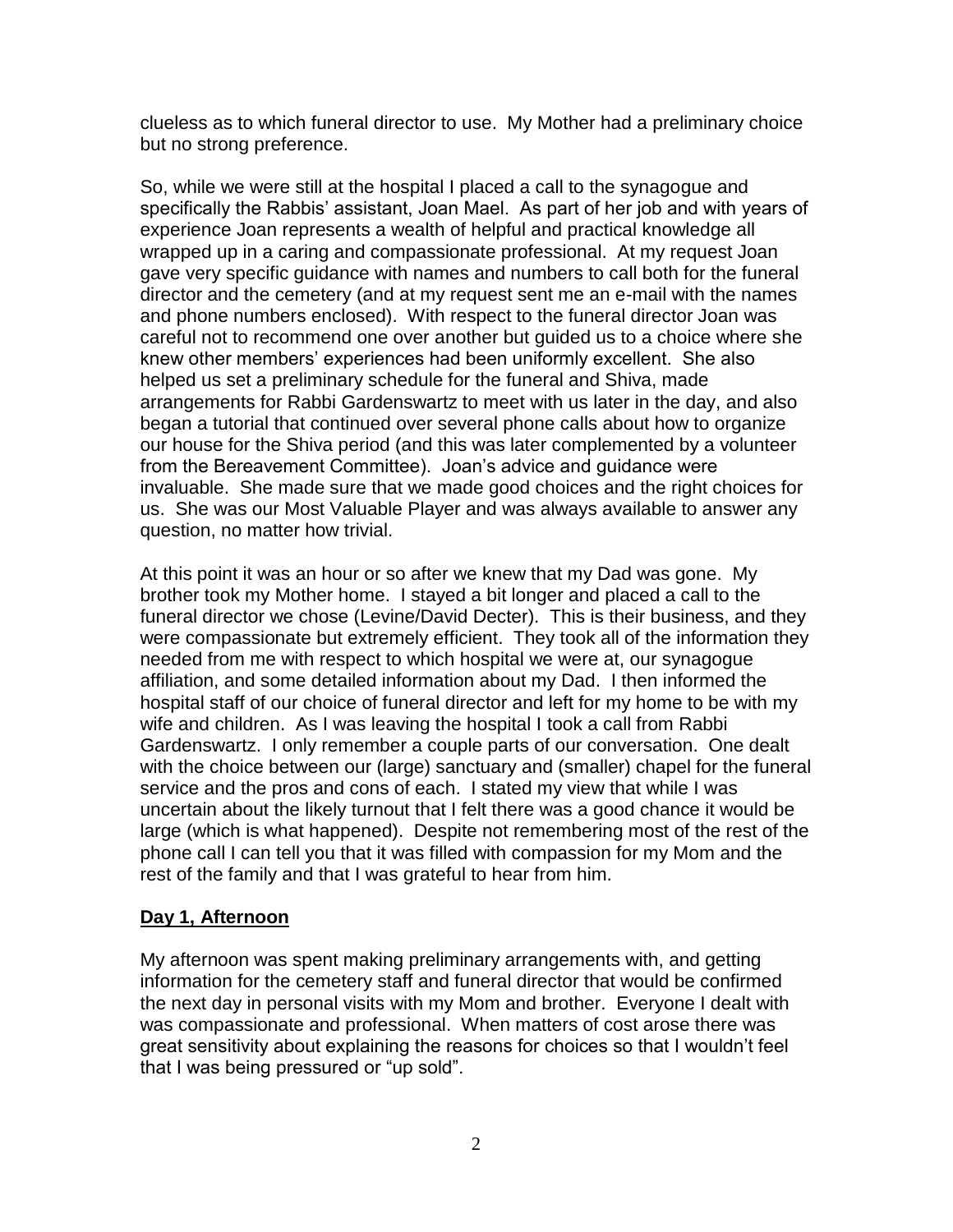The representative from Sharon Memorial explained how the cemetery was structured and the cost and availability in different sections. She was patient and took the time to tell me why different families end up making different choices and what the differentiators tend to be. I learned that many families end up purchasing plots over the phone without actually seeing them. It was important to us that we see our choice and we made an appointment for early the next day. This had to be in order to leave time to open the gravesite in time for the funeral. I also learned that there were separate charges for the actual plots and the opening of the grave.

When I called the funeral director around mid afternoon I learned that my father had already been taken from the hospital and was at their facility in Brookline. We covered many items. The most time sensitive were giving biographical information for the newspaper death notices and in providing my father's social security number and other information for the death certificate (we had to get the SSN off of his tax returns, I didn't know it). Basically, the funeral director was a true professional and I followed his advice, even on things I had never thought of before…like a police escort from the synagogue to the cemetery. We chose to have shomrim (guards) stay with my father and to recite psalms. We covered many, many items – everything from chairs for Shiva to reminders that I bring my father's tallit and kippah when we visited the next day.

Later in the afternoon I received a call from a member of the Bereavement Committee to learn how they could help us. We had decided to have evening services in our house the first night of Shiva and the committee helped us find a leader and offered to help us find a minyan if needed. Later, a committee member brought us mirror coverings and a briefcase full of prayer books and kippot for the service. We were very appreciative. I also prepared and sent my own e-mail announcement of my Dad's death for family and friends. From that point on the telephones never stopped ringing….

By late afternoon my brother had brought my Mother to my house where she would stay for the next several days. Around dinnertime Rabbi Gardenswartz came to visit with us. Before anything else he met with my children, and most importantly my older daughter, to discuss what had happened and to explain with the greatest of sensitivity how her grandfather's body had died but how his soul would go to heaven. I can't possibly do justice to how wonderful Rabbi Gardenswartz was with my daughter. In the days that followed she frequently referred to what the Rabbi had taught her as she worked through what had happened. After meeting with my daughter the family convened with the Rabbi around our dining room table and we each took turns telling stories from my father's life and the many ways his life had impacted others and us. While the Rabbi had met my father he didn't know him and the notes from this session formed the basis of the eulogy. When we were finished the Rabbi led all of us, including the children, in a prayer to honor my father's memory. It was a wonderful moment that ended a horrible and exhausting day.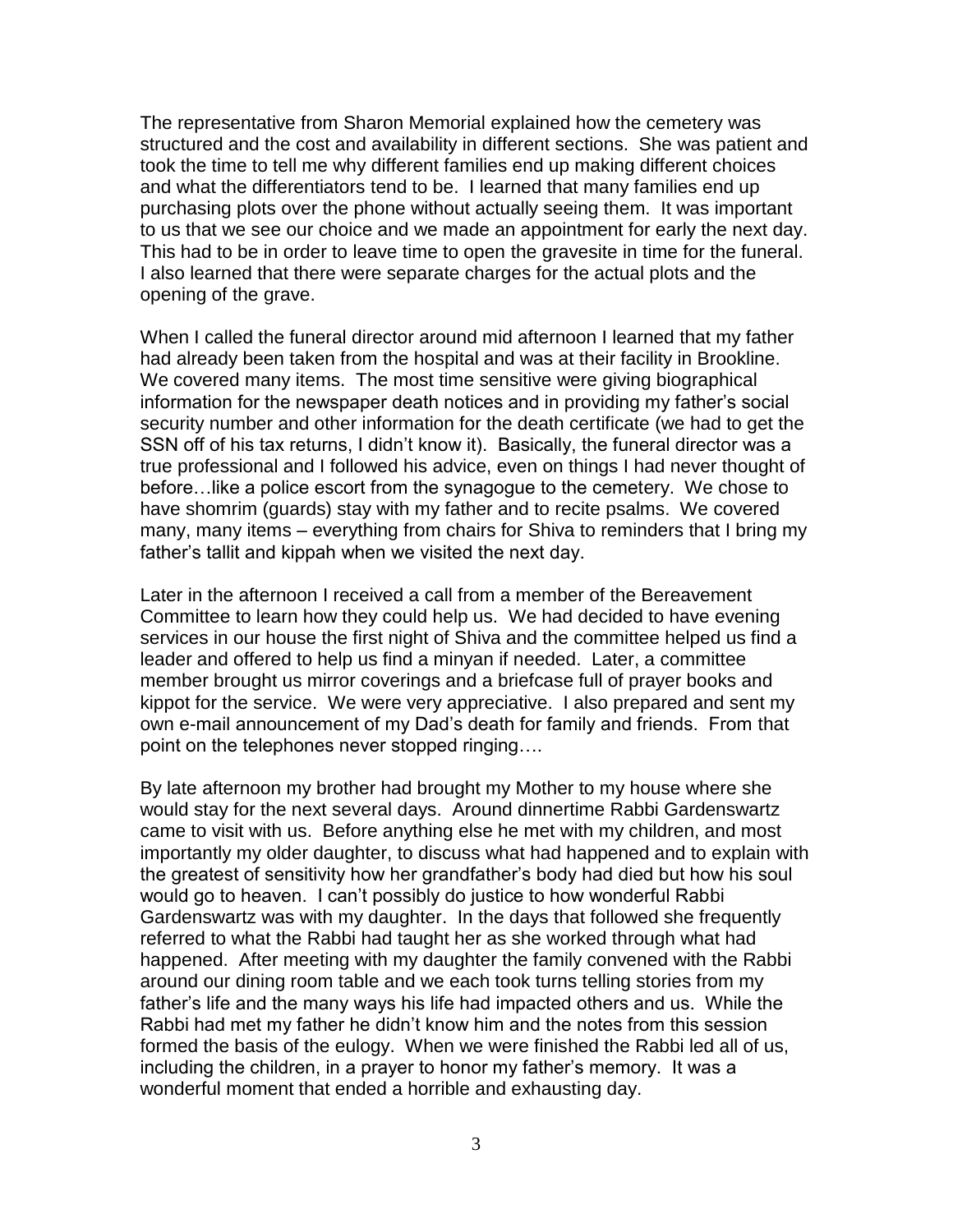# **Day 2:**

We had a 9AM appointment at the cemetery to be followed with an appointment at the funeral home. The staff at the cemetery took us to see the various sections that were available, and helped us locate where important family friends were buried. In the end my Mom chose a location adjacent to where a friend and professional mentor of my father had been buried a few years earlier. The staff was sensitive and efficient and the visit wasn't long.

When we arrived at the funeral home the Director met with us and reviewed each of the choices I had discussed with him the day before. We confirmed details for the death certificate, my Mother selected an appropriate casket, and we made various other choices, everything from the material of the burial shroud to acknowledgement stationery. I was able to ask questions about the procedures at the funeral home and we were able to talk through some of the details for the next day, the funeral itself. We discussed pick-up times from our home, providing printed directions for attendees to the cemetery, even the need to allow for a rest stop when we arrived at the cemetery but before we proceeded to the burial.

We were grateful to have friends who took our daughters (8 and 5) for a "playdate" with their children. We followed the Rabbi's good advice and didn't shelter the girls from what was happening (indeed, they had been present at my parent's house when my father died). All the same, a playdate broke up the day for them and helped us have more time to focus on making arrangements. For those wondering how to help a family with young children after a death providing an outlet for the kids is a true mitzvah and was much appreciated.

Once the arrangements were complete we spent the rest of the day as a family trying to rest after a stressful day and a half. Of course this was impossible. Many family friends trying to reach my mother called our home and cell phones and it seemed the phone would never stop ringing. My uncle (my father's brother) arrived from out of town with my cousin and we had a good visit reviewing all that had happened and discussing the schedule for the next day. We were grateful to receive food platters from several friends and neighbors. At first it seemed overwhelming, but in the end it made our lives much easier and for the most part is was all gone before the end of Shiva.

## **Day 3 – the Funeral and start of Shiva**

The funeral was scheduled for 11AM with the car scheduled to pick up our family at 10:20. We were very busy before we left preparing the house for Shiva and the visitors who would come to see us after the burial. Although we were taught that the Shiva was for us and that we shouldn't need to worry about feeding our guests, our choice was to ensure that we had ample food and beverage so that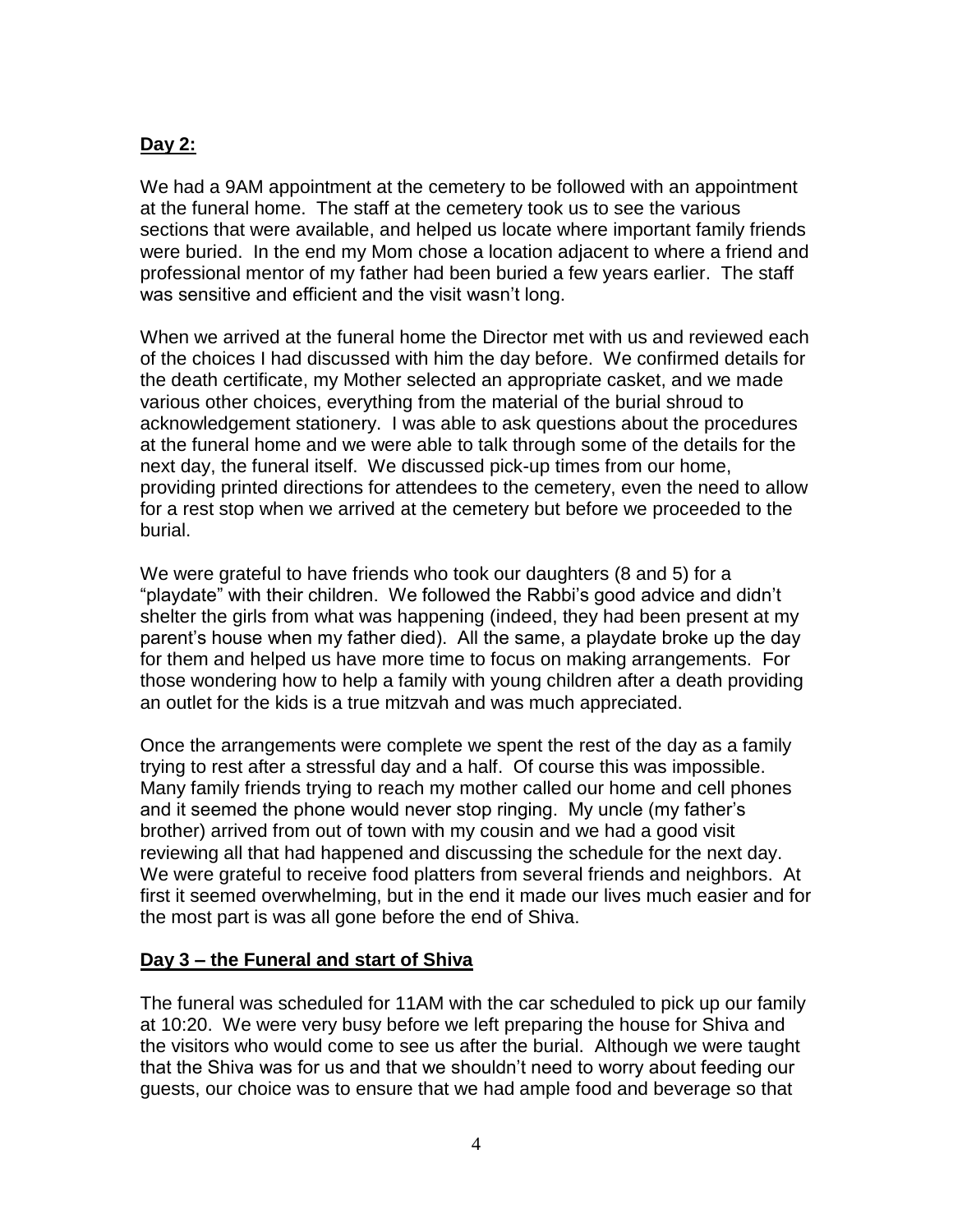those returning from the burial, and later those who visited with us would be able to eat and have refreshments. Just as it was important that the service and burial arrangements be a suitable tribute to my Dad, we wanted those who came to honor him and to visit with us to be well treated (and fed). So, in addition to the food we had already been sent we ordered more, along with getting beverages of all types. My wife Debbie worked incredibly hard despite the help of some wonderful friends. As a result of this it was a hectic morning, but we were ready when it was time to go.

As a side note we chose not to have someone stay in our house during the service, but we did have a sitter after the service while we traveled to and from the burial. Our arrangements also included a packed lunch for our kids (and for us) that we loaded in the car when we left. As is often the case in major life cycle events the "hosts" don't always have the time to eat and look after themselves. This was true on this day as well. Having some food available was really helpful.

When we got to the synagogue many people had already arrived. I had never attended a funeral at our synagogue and I was impressed with the thoughtfulness behind the physical arrangements. The casket containing my father had been placed in the chapel so we could visit prior to the service, which was in the sanctuary. The sanctuary had been set up with curtains (as for Shabbat Alive on Friday nights) to separate the last few rows and to encourage those in attendance to sit together and closer to the front. A separate space (in the Vestry) had been left as a place for my family to gather immediately prior to the service. This is where the Rabbis, Cantor, and Ritual Director came to meet and pray with us before we were escorted into the sanctuary for the service. Many in attendance saw we were in the Vestry and came in to speak with us. While we were very pleased to see those who had come to honor my Dad this was also a time where we needed to be alone with the clergy and for some privacy. While the performance of the staff from the funeral home was nothing less than outstanding, in hindsight I wish that more attention had been paid to our personal needs at that moment.

I'll say little about the service itself except to say how wonderful our clergy was and how dignified a tribute they put together on our behalf. The Cantor set a beautiful tone for the service and Rabbi Gardenswartz's remarks completely captured all of our comments to him about my father. I remarked to him that despite not knowing my father personally how he delivered a eulogy that made everyone in attendance believe that he did. Of course none of us wanted to be there, but my Mom and the rest of my family could not have been more pleased with how this turned out. We are grateful and will never forget.

The ride from Newton to Sharon is roughly 20 miles and takes about ½ an hour. For those not familiar with the area the trip is complex. When the funeral director had recommended a police escort we were somewhat skeptical, but as it turned out the advice was excellent and we think money well spent. The police (3 cars)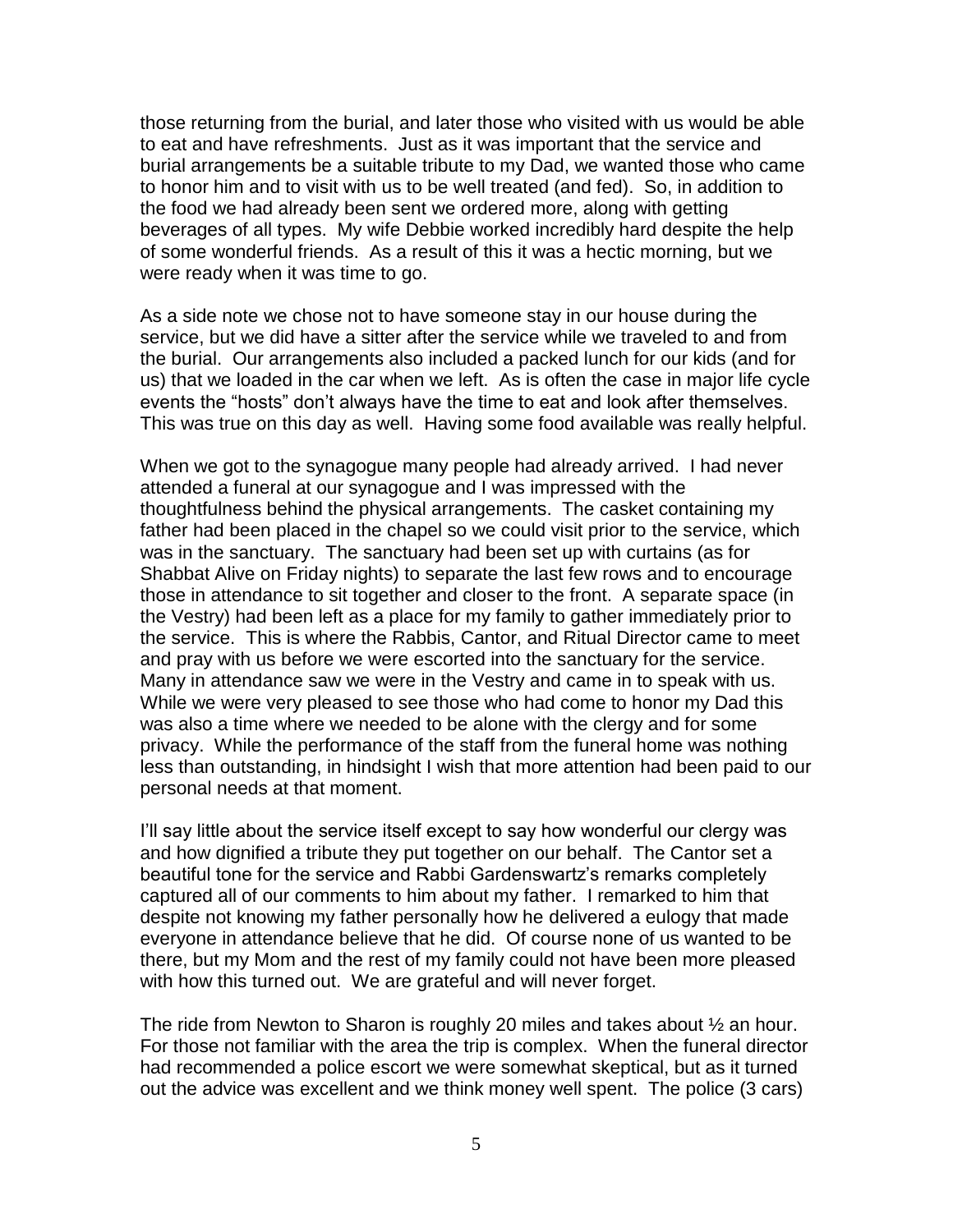blocked traffic from side streets, escorted us through traffic signals and intersections, and kept to procession together. It was similar to the treatment received by a Presidential motorcade. While I think my Dad would have been embarrassed with all the attention, everyone in the procession commented and marveled at how efficient the transit to the cemetery was. I would highly recommend using the escort under similar situations with a longer transit (vs. those going to closer cemeteries like those in West Roxbury).

For me, the burial was surreal. If I had harbored any doubts about whether my Dad's death was real or merely a horrible dream the burial service erased any doubts. We had not discussed the details of the burial with the Rabbi and weren't quite sure what to expect with respect to lowering the casket into the grave or covering the casket with soil. We had concerns about how the children would react. I think our lesson learned was to trust in our traditions and the Rabbi's experience. The casket was lowered completely into the grave and each of us participated in completely covering it with soil. There were shovels for the adults, and trowels for the children. We all participated, said our first Kaddish as mourners, and left my father to return home for the start of our Shiva observance.

Just as attendance at the service exceeded our wildest expectations so did the number of those who came to our home for Shiva visits. I have just a couple of observations on this first afternoon and evening. We arrived home early afternoon, approximately 1-1:30 and had visitors through the evening service which ended at roughly 8PM, and an hour beyond. It was a long and trying day. In hindsight we should have built in a break from late afternoon through dinnertime. My other observation deals with the service itself. When planning the shiva observance we were uncertain about whether or not to hold services in our home, and our "compromise" was to schedule a service for the 1<sup>st</sup> night, but not beyond. It turned out that the service was very warm and meaningful. We had an excellent volunteer leader sent by the Bereavement Committee. My Mom made some short comments about my father and how honored he would have been by the day's events. Everyone in attendance commented on how much they truly enjoyed the service. So my learning was that having the evening services at home was a very positive experience, and if I were making this choice again I may well have done this each evening we sat Shiva. I didn't expect to feel this way and I feel it important to share my thoughts on this as a result.

#### **Reflections on the remainder of the Shiva:**

After my father died on Tuesday with a Thursday funeral, we chose to sit Shiva for Thursday, Friday, and Sunday (with an interruption for Shabbat). This was during April's school vacation week. Our thought in ending Shiva on Sunday was to return our kids to as normal a routine as possible on Monday when school and other activities resumed after the break. I think it's true that "hosting" Shiva was in some ways a burden and on one hand we were happy to have our home "back to ourselves". However, speaking only for myself, I now wish we had "extended"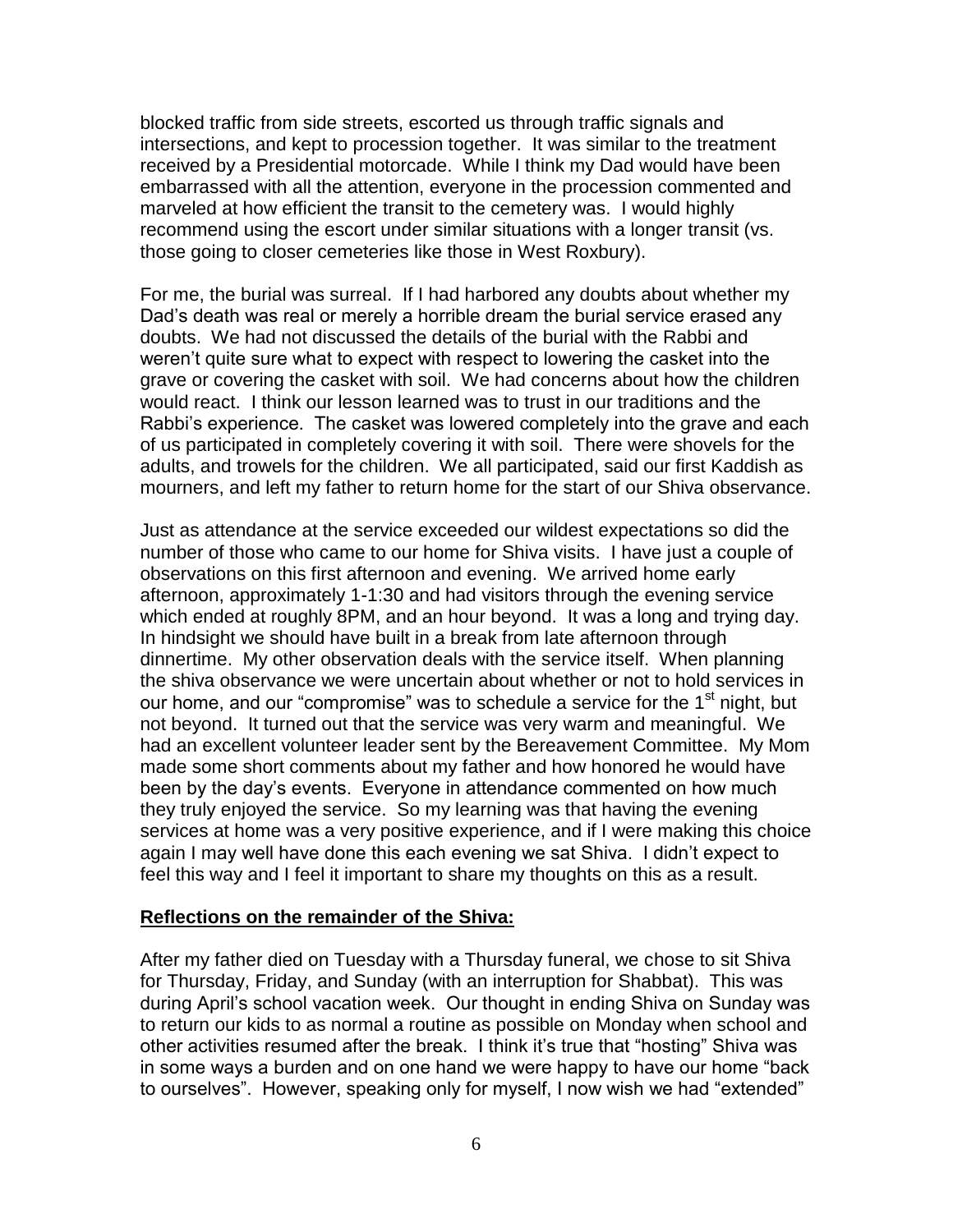Shiva and sat for a longer period. My father's death was a profound, life changing experience that I wasn't expecting, at least at this time. Even though I'm not sure whom if anyone else may have visited I think I could have used a bit more time to adjust to what had happened.

I think that the community needs to do more to train individuals on not just what to do when a family member dies, but also in how to behave when making a Shiva call or when contacting a family in mourning. I'm profoundly grateful for the kindness we were shown, the many visits we were paid, and the many calls we received. At the same time I was surprised at the number of people who called repeatedly insisting to speak with my Mom, especially before the funeral itself. Unfortunately, there were other behaviors that I don't think were appropriate. There needs to be recognition that something bad and profound has occurred affecting the Shiva family. The family needs to be allowed to talk and react at their own pace. For the week of Shiva, it really is about the family in mourning, not the needs of the well-intended friends.

On the Shabbat after Shiva ends it is customary that the mourners attend Kabbalat Shabbat services and be welcomed back into the community. Like so many of my other experiences I was surprised by the importance and impact of this simple act. In our case Rabbi Gardenswartz met us and other families who had lost loved ones during the week at the back of the sanctuary and during L'cha Dodi briefly asked each of what we had learned during the week just passed. At the end of L'cha Dodi he escorted back into the service and introduced us as returning mourners. For me, this was one last chance to think back on all that had occurred before I moved on to the inevitable reality of helping my Mom return to a new and profoundly different lifestyle.

### **Shloshim – the first 30 days:**

While the funeral and Shiva had driven home the reality of my father's death, it didn't end the sadness or feeling of loss. I chose to attend evening services each day for the 1<sup>st</sup> month to recite Kaddish and I found this to be helpful and even enjoyable. Going daily is a significant commitment and impacted my wife and children who were extremely supportive. My plans for after the 30 day period ends are uncertain in that I do not want to stop attending services, since I am not sure I can sustain going daily for the 11 month mourning period for a parent. I am grateful for a strategy suggested by Rabbi Gardenswartz (to choose a consistent schedule for attending services, say 1, 2, or 3 times per week and carve this time out with your family so you can continue to regularly attend and say Kaddish). I'm not yet sure how many days I will go but I'm certain that I will follow this model through the end of the first year.

My other comment would be that friends, neighbors, and even teachers should still try to be sensitive to a family's loss past Shiva. You may return to work, school and other normal activities, but that doesn't mean that things are all back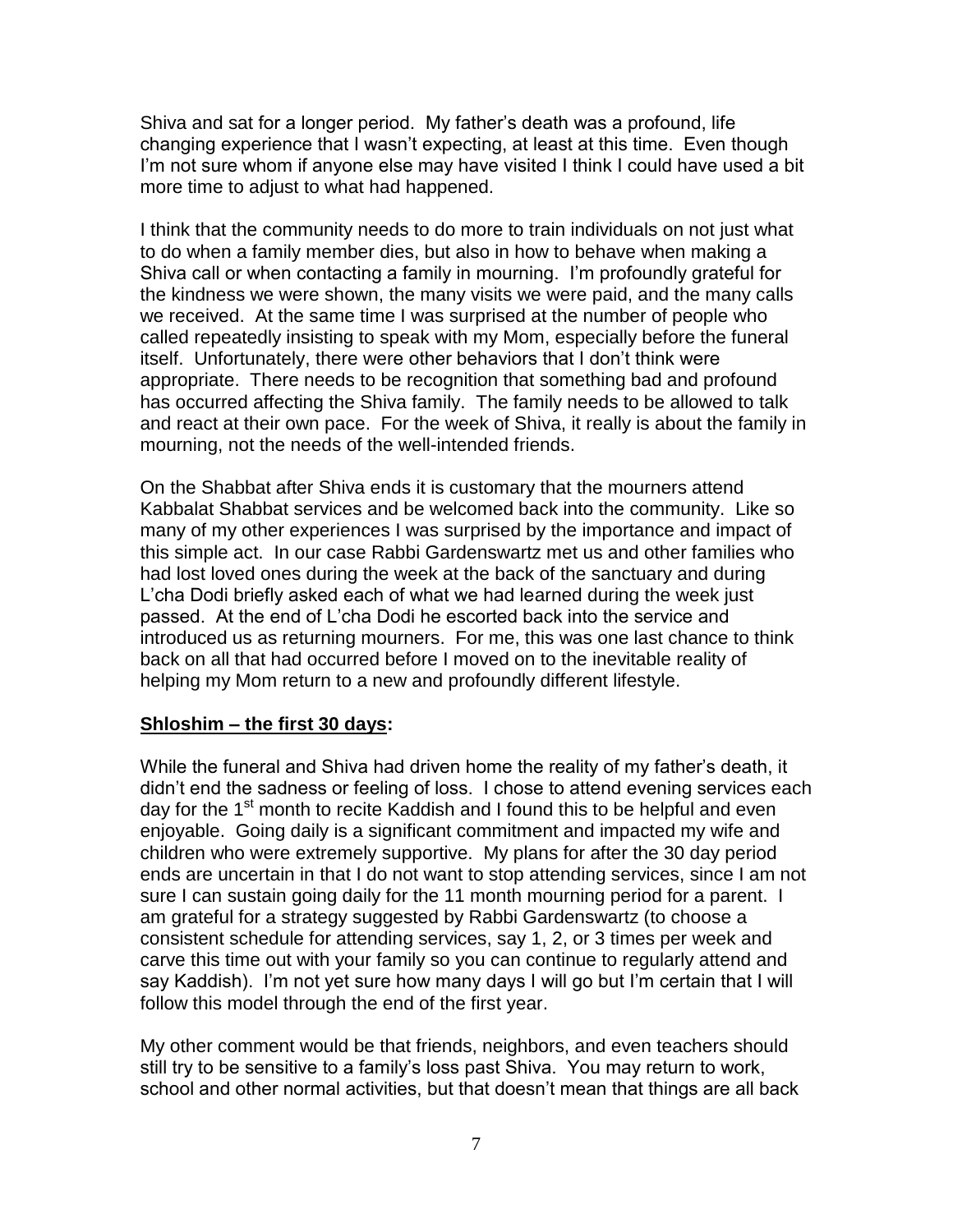to normal. It's still not a bad idea to be sensitive about when you call, or when you want to send your kids over for playdates. Where there are children discussions about death or about the lost family member may come out of nowhere, or the child may be very stressed and not able to deal as well with challenging situations at school. Everyone, adult or child, is different. Even teachers need to be aware and report to the parents and work with them on ways to ease a child back into their normal activities.

In the days and weeks following my Dad's death we received amazing volumes of sympathy cards and donations. I was struck by the generosity of people we knew well and those we didn't. A donation stands out and makes a uniquely positive statement. Debbie and I plan to be more timely and to make a much stronger effort in the future to donate to the synagogue or other worthy cause when the parent of a friend or other individual we know dies. While I sincerely appreciate the many cards I received and the good wishes they represent, the donations made in my Dad's memory stand out as a tribute to him and the importance he placed in Jewish continuity and the other charities we designated. I think we all need to consider the importance of making a similar donation when the occasion warrants it.

### **Addendum**:

### What did this cost?

A funeral is expensive. Even for families with strong financial means it can sometimes be confusing to know where money is and how best to access it. In our parent's generation it's not uncommon for the husband to have handled most financial issues. In a sudden death recreating the financial architecture, locating accounts, and accessing passwords for online banking can be a real challenge.

Our funeral cost on the order of \$20,000, including the cost of an additional cemetery plot for my Mother's use for (we hope) many, many years from now. The 2 plots cost on the order of \$7000 and the fees with the funeral home were about \$13,000. There are ways to save on this, just as there are ways to spend more. We could have spent considerably more at the cemetery had we opted to purchase a contained family area. We could have spent a bit less at the funeral home had we chosen a somewhat simpler casket (these can be expensive!). Even on a "budget" I think it would be difficult to spend less than \$15,000. Both the cemetery and funeral home take charge cards. The cemetery required all payments up front. The funeral home took a 50% payment up front with the remainder due within 60 days.

Miscellaneous comments and recommendations:

There was very little that could have been improved upon by our synagogue staff. As I mentioned earlier everyone was phenomenal and my entire family was